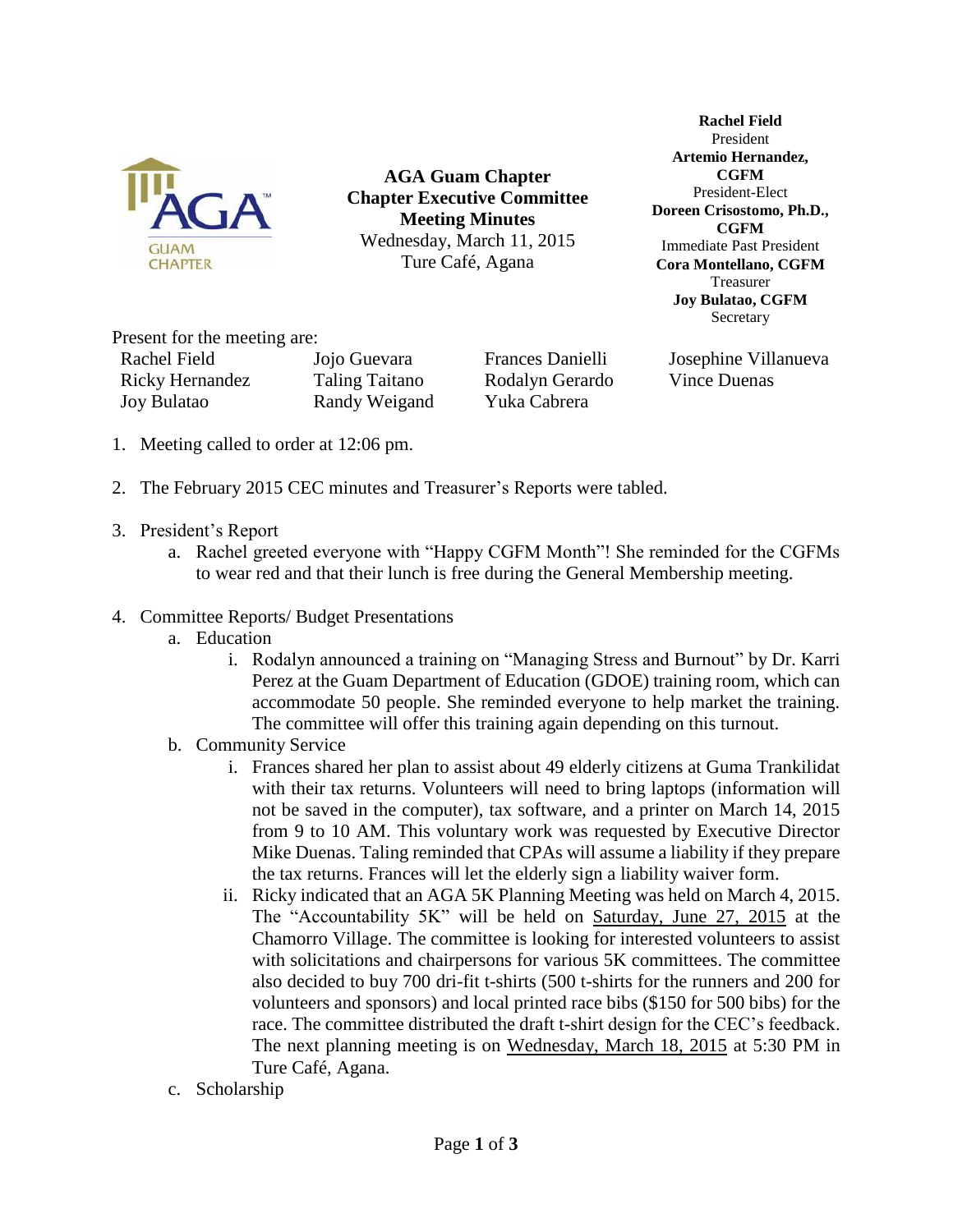- i. Rachel indicated that the committee decided to award Edward Bamba from the Guam Community College (GCC), and Clarabelle Santos and Jared Andrada from the University of Guam (UOG). One scholarship applicants from UOG was ruled out due to the requirement that applicants should not have been a prior scholarship recipient. The applicant received the AGA Guam Chapter Scholarship while she was a student at GCC. The committee would need to consider whether to keep the requirement for next year.
- d. Accountability
	- i. Josie shared that the AGA Citizen Centric Report (CCR) was finalized. However, Doreen Crisostomo commented that the 5K from program year 2012- 2013 showed (\$9,500) more proceeds than program year 2013-2014 (\$3,000) due to the timing of the transactions. Rachel added that the financials were not audited. Randy made a motion to release the AGA CCR with a footnote explaining the financials were not audited and the timing issue with the 5K. Vince seconded and all were in favor.
- e. Programs
	- i. Vince shared that, to celebrate  $AGA$ 's  $45<sup>th</sup>$  anniversary, the committee will be preparing a "Government of Guam (GovGuam) 40 and under: Emerging Leaders" publication featuring the biographies of GovGuam employees 40 years and younger that have exhibited emergence as a leader in their respective organizations. Nominations will be submitted, between May to June 2015, to a selection panel consisting of AGA members and other GovGuam professionals. The publication will also include an article on AGA's history. The \$2,000 cost of printing 200 copies of the publication will be funded through sales and donations. A presentation of the publication will be made in Sept. 2015. Taling made a motion to approve the publication. Jojo seconded and all were in favor.
- f. CGFM
	- i. Jojo encouraged everyone to attend the Governor's proclamation of CGFM Month on March 24, 2015 at 10 AM. Senator San Nicolas will provide a Legislative Resolution during the March 2015 General Membership meeting.
	- ii. Rodalyn indicated that Bill 46-33 provides a pay incentive for CPAs, CGFMs, CFE, and CIAs of GovGuam line agencies, Office of Public Accountability, and GDOE. A hearing on this bill will be held tomorrow at 2 PM in the Legislature. Autonomous agencies were excluded because they have their own pay scales. Taling made a motion to submit a letter from AGA in support of the intent of this bill to recognize CGFMs. Randy seconded and all were in favor. Ricky and Rachel will draft and submit the letter within 10 days.
- g. Membership
	- i. Randy mentioned some of the names of the new members and reminded everyone to renew their memberships.
	- ii. Taling inquired about GDOE's memberships. Ricky indicated that Cora Montellano is waiting on a check from GDOE. Rodalyn confirmed that GDOE's memberships will be from March 2015 to March 2016.
- h. Early Careers
	- i. Rachel will be working with Jason Katigbak, Guam Society of CPAs President, on the Memorandum of Understanding for an accounting mixer.